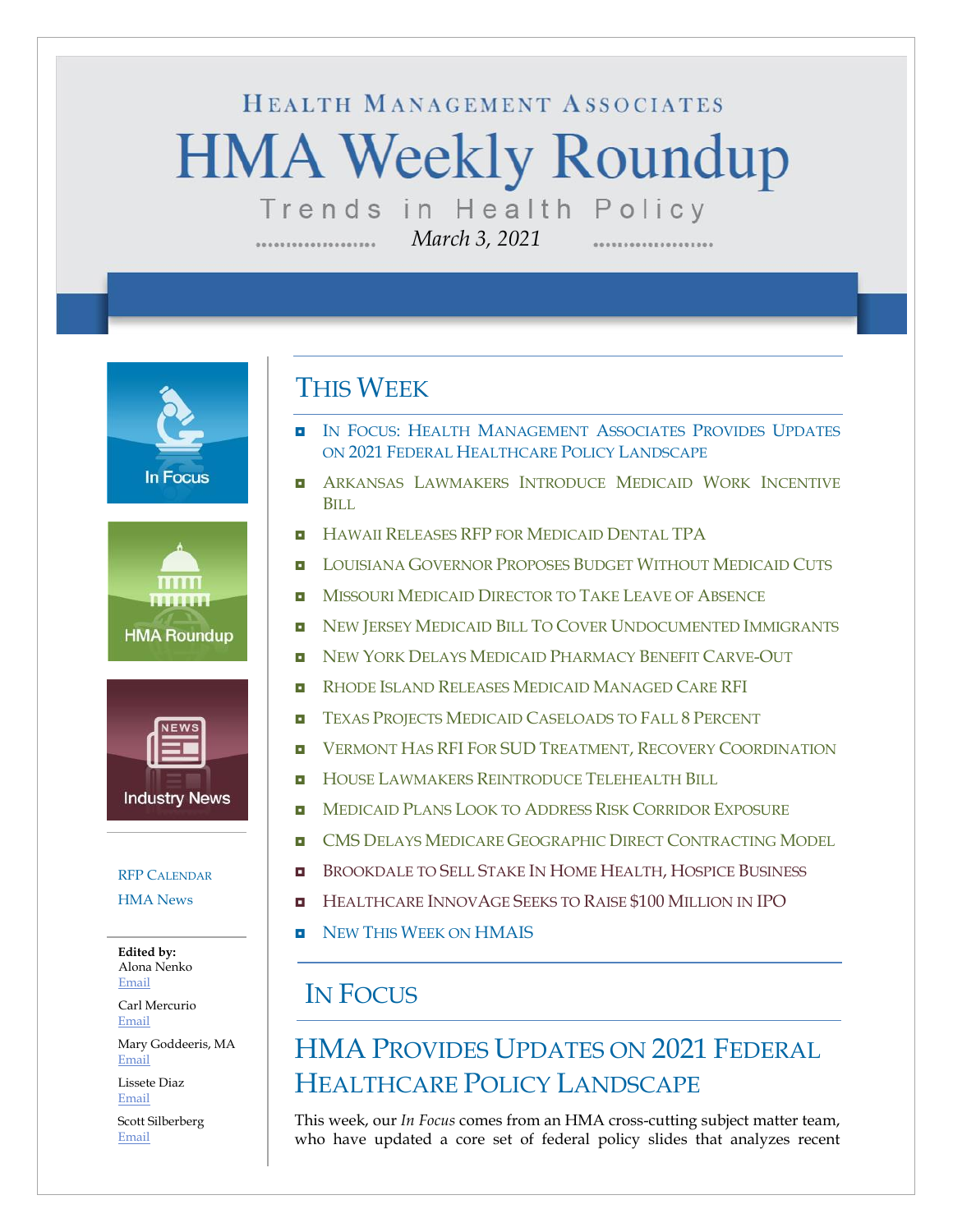#### *March 3, 2021*

### **HMA Weekly Roundup**

federal policy actions following the Presidential and Congressional elections. It includes an analysis of President Biden's \$1.9 trillion COVID-19 relief legislation currently in development and recent CMS regulatory and administrative actions. Specifically, the analysis looks at:

- 2020 Election Outcome
- Key Nominations and Appointments
- Current Legislative Efforts to Respond to the COVID-19 pandemic
- Presidential Executive Orders
- CMS Regulations Under Review
- CMMI Models Under Review or Likely to be Reviewed
- Trump Administration Approved Medicaid Waivers in Question
- Noteworthy CMS/HHS Correspondence to States

A public version of the slides can be found [here.](https://www.healthmanagement.com/wp-content/uploads/2021_Emerging_Policy_Environment_Impacts_on_Publicly_Funded_Healthcare_3.1_Abbreviated_3-3-21_HMA.pdf) For a more detailed analysis, please emai[l here.](mailto:hmais@healthmanagement.com)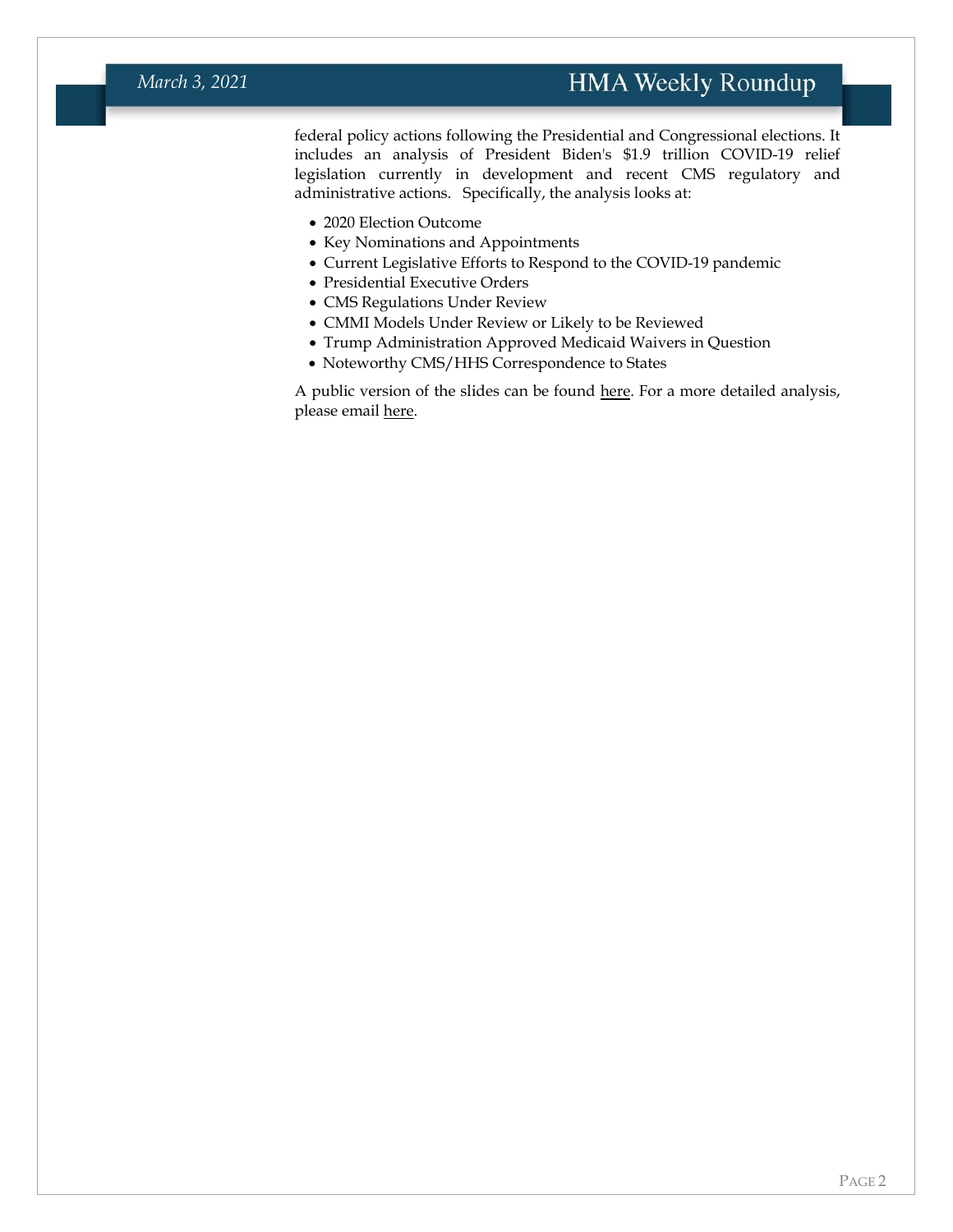

### <span id="page-2-0"></span>*Arkansas*

**Lawmakers Introduce Medicaid Work Incentive Bill.** *FOX 16* reported on March 1, 2021, that Arkansas lawmakers introduced a Medicaid expansion work incentive bill designed to replace the state's inoperative work requirements program. The bill, which was referred to the Senate Public Health Committee, would allow expansion members who work to continue to enroll in Exchange plans instead of Medicaid fee-for-service. No one would lose coverage under the incentive program. [Read More](https://www.fox16.com/news/local-news/arkansas-lawmakers-propose-new-program-to-replace-ar-works/)

## <span id="page-2-1"></span>*Hawaii*

**Hawaii Releases RFP for Medicaid Dental TPA.** The Hawaii Department of Human Services, Med-QUEST Division, on February 26, 2021, issued a request for proposals (RFP) for Medicaid dental third party administrator (TPA) and claims processing services. The contract would be effective from July 1, 2021, through June 30, 2024, with three optional one-year extensions. Proposals are due April 12, 2021, with an expected award date of April 26. Delta Dental/Hawaii Dental Service currently serves as the state's Medicaid dental TPA.

**Hawaii Medicaid Enrollment Increases by 24 Percent Since Start of COVID-19 Pandemic.** *Hawaii News Now* reported on February 25, 2021, that Medicaid enrollment in Hawaii has soared by 24 percent to 405,598 since January 2020 as unemployment increased due to the COVID-19 pandemic. Every county saw a jump in Medicaid recipients, but Maui saw the biggest increase at 50 percent. [Read More](https://www.hawaiinewsnow.com/2021/02/25/hawaii-residents-now-medicaid-after-record-setting-job-losses/)

### *Idaho*

**Idaho House Approves Record High Medicaid Supplemental Funding.** *The Idaho Press* reported on February 25, 2021, that the Idaho House approved a record high Medicaid supplemental funding appropriation, which will have the effect of pulling in an additional \$304.8 million in federal matching funds, while lowering state general funds going into Medicaid this year by \$35.8 million. The proposed budget now heads to the Senate. [Read More](https://www.idahopress.com/eyeonboise/house-passes-medicaid-supplemental-appropriation-lowers-state-funding-this-year-recognizes-increased-fed/article_8cb13ad3-b15d-5d8f-9329-cae35337e487.html)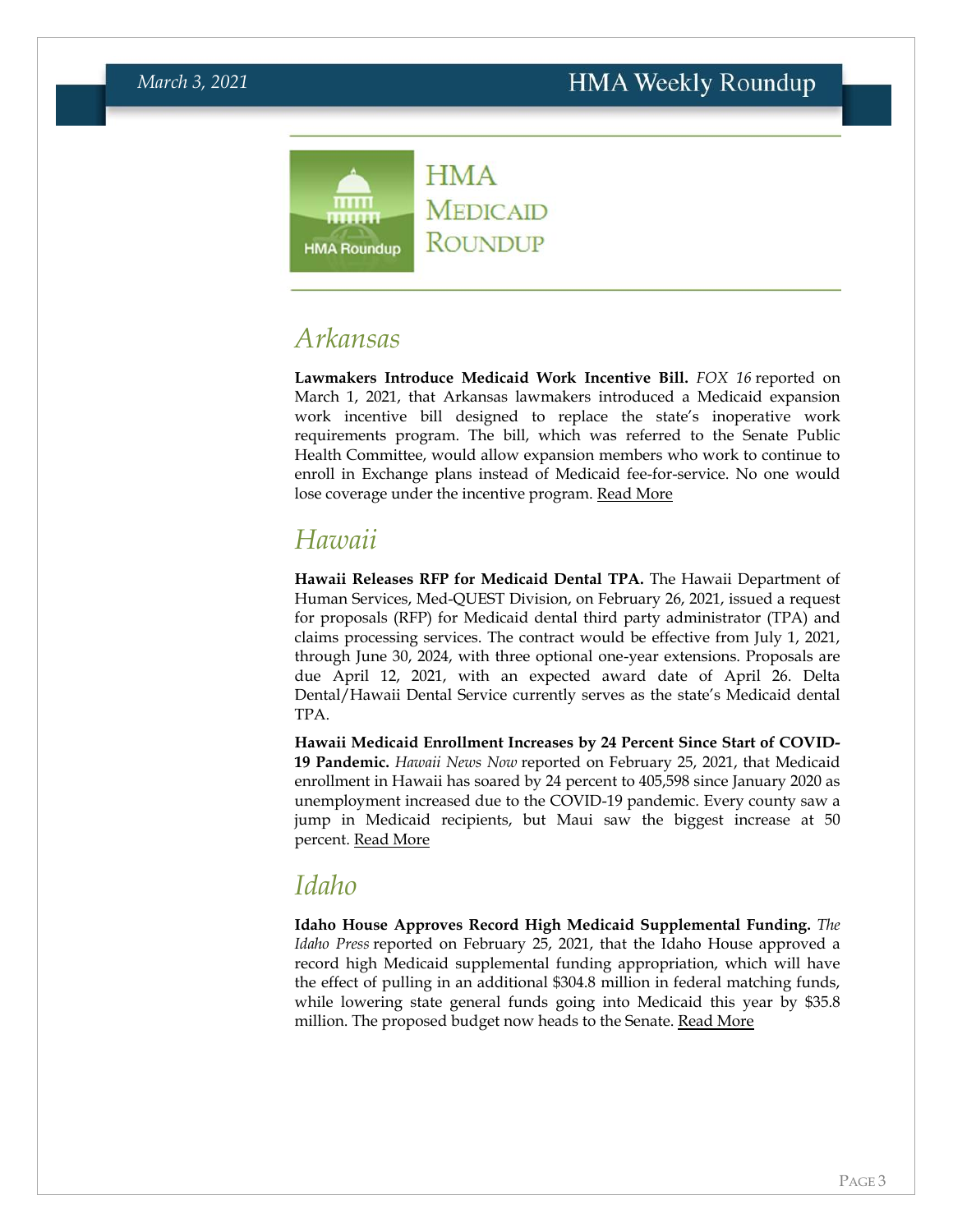### *Iowa*

**Lawmaker to Delay Push for Medicaid Work Requirements Waiver.** *The Des Moines Register* reported on February 25, 2021, that Iowa Senator Jason Schultz (R-Schleswig) will not push for a Medicaid work requirements waiver this year. "The waiver is probably a pretty long shot under a Biden administration," Schultz said. However, Schultz hopes to bring the bill next year. The state Senate did pass a bill that would require an upgraded digital verification process for Medicaid recipients in the state. [Read More](https://www.desmoinesregister.com/story/news/politics/2021/02/25/iowa-senator-wont-push-medicaid-work-requirements-year-welfare-reform-biden-trump/4576125001/)

### <span id="page-3-0"></span>*Louisiana*

**Louisiana Governor Proposes Fiscal 2022 Budget Without Medicaid Cuts.**  *The Advocate* reported on February 26, 2021, that Louisiana Governor John Bel Edwards proposed a \$36.6 billion fiscal 2022 budget, which would continue to use federal COVID-19 aid to shore up programs like Medicaid. The proposal allocates \$16 billion to Medicaid, representing more than 40 percent of the entire operating budget. [Read More](https://www.theadvocate.com/baton_rouge/news/politics/legislature/article_4b14de04-7885-11eb-8677-03f434d6aaa9.html)

### *Minnesota*

**Minnesota Uninsured Rate Remains Under 5 Percent.** The Minnesota Department of Health reported on February 2, 2021, that the state's uninsured rate remains under 5 percent despite COVID-related job losses. The state reported a 4.6 percent uninsured rate in July 2020, compared to a 4.7 percent rate in 2019. Declines in employer-sponsored insurance were offset by gains in individual and Medicaid coverage. [Read More](https://content.govdelivery.com/bulletins/gd/MNMDH-2be4fb6)

### <span id="page-3-1"></span>*Missouri*

**Missouri Medicaid Director to Take Leave of Absence.** *The St. Louis Post-Dispatch* reported on February 27, 2021, that Missouri Medicaid director Todd Richardson is taking a leave of absence. Richardson, who has served in the position since 2018, is expected to be out several months when state lawmakers are expected to enact Medicaid expansion. A replacement has not yet been named. [Read More](https://www.stltoday.com/news/local/govt-and-politics/with-medicaid-expansion-in-the-works-in-missouri-key-official-taking-leave-of-absence/article_92e01128-4a66-5ea5-8f7f-3430853bfed7.html)

### *Nebraska*

**Nebraska Advocates File Lawsuit Opposing Medicaid Work Requirements.**  *The Tulsa World/The Associated Press* reported on February 26, 2021, that advocacy group Nebraska Appleseed filed a lawsuit alleging that the Nebraska Department of Health and Human Services exceeded its authority when it created a two-tiered Medicaid expansion program that offered enhanced benefits to people who work or volunteer. [Read More](https://tulsaworld.com/news/national/govt-and-politics/advocacy-group-sues-nebraska-over-two-tiered-medicaid-plan/article_1da1e4e9-4f29-512f-88d0-d90d50643412.html)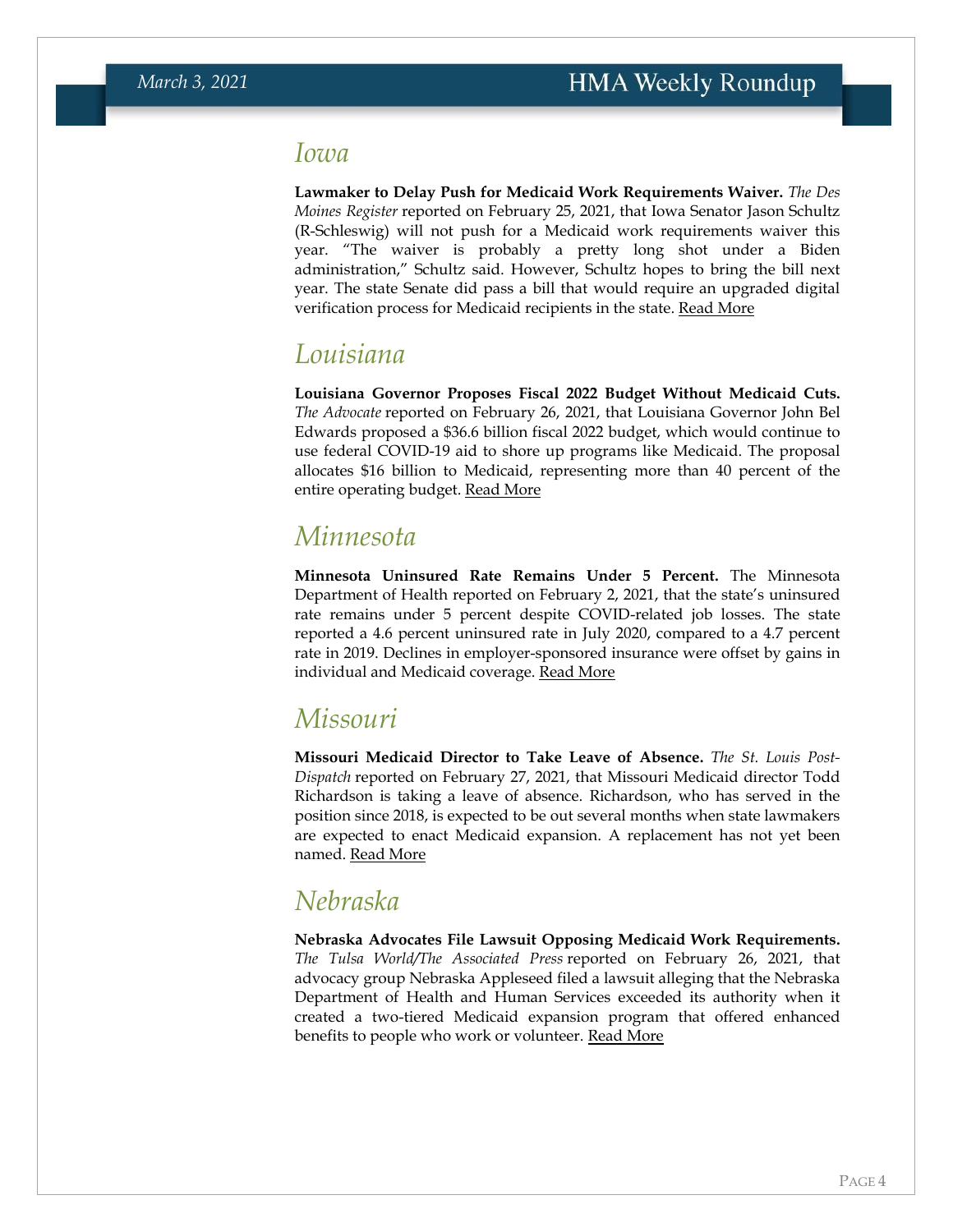**Nebraska Delays Roll Out of Enhanced Medicaid Expansion Benefit Tier.**  *The Lincoln Journal Star* reported on February 25, 2021, that Nebraska delayed the roll out of an enhanced Medicaid expansion benefit tier, which would have provided dental, vision, and over-the-counter drug coverage to beneficiaries who meet work requirements. The delay of the enhanced tier, a demonstration project previously scheduled to take effect April 1, 2021, comes after the Biden administration signaled its opposition to work requirements and its intention to withdraw approvals granted by the prior administration. Nebraska launched Medicaid expansion with a basic tier of benefits last year. [Read More](https://journalstar.com/news/state-and-regional/govt-and-politics/state-pushes-back-on-objections-to-medicaid-work-requirements/article_35eabec7-6d57-5469-a668-7e5d21daa8c5.html)

### <span id="page-4-0"></span>*Nevada*

**Nevada Posts Medicaid Fee Schedule Reflecting 6 Percent Provider Rate Reduction.** Nevada announced on March 3, 2021, that it has posted Medicaid fee schedules reflecting a six percent across-the-board provider rate reduction previously approved by the state legislature. [Read More](http://dhcfp.nv.gov/Resources/Rates/FeeSchedules/)

## *New Jersey*

#### HMA Roundup – Karen Brodsky [\(Email Karen\)](mailto:kbrodsky@healthmanagement.com)

**Lawmaker Introduces Bill to Extend Medicaid Coverage for Undocumented Immigrants.** *Insider NJ* reported on February 25, 2021, that a New Jersey lawmaker has introduced legislation that would extend comprehensive Medicaid coverage to undocumented individuals. The bill, introduced by Assemblywoman Valerie Vainieri Huttle (D-Bergen), could provide Medicaid coverage to an additional 800,000 individuals. [Read More](https://www.insidernj.com/press-release/vainieri-huttle-introduces-legislation-expand-healthcare-coverage-undocumented-immgrants/)

**Governor Releases Fiscal 2022 Budget Proposal.** New Jersey Governor Phil Murphy released on February 24, 2021, a \$44.8 billion fiscal 2022 budget proposal that includes more than \$4.7 billion for the state's NJ FamilyCare Medicaid program. The budget proposal also maintains a funding increase for Medicaid nursing facilities; provides funding for a two-year Cover All Kids initiative, which would eliminate premiums in the Children's Health Insurance Program; and extends Medicaid post-partum coverage to a full year. [Read](https://www.state.nj.us/humanservices/library/slides/Budget%20Newsletter%20FY%202022.pdf)  [More](https://www.state.nj.us/humanservices/library/slides/Budget%20Newsletter%20FY%202022.pdf)

### <span id="page-4-1"></span>*New York*

#### HMA Roundup – Cara Henley [\(Email Cara\)](mailto:chenley@healthmanagement.com)

**New York Delays Medicaid Pharmacy Benefit Carve-Out to May 1.** The New York State Department of Health announced on February 26, 2021, that the state has delayed the carve-out of Medicaid pharmacy benefits from managed care to fee-for-service by a month to May 1, 2021. [Read More](https://health.ny.gov/health_care/medicaid/redesign/mrt2/pharmacy_carve_out/docs/2021-02-26_carve_out_ffs.pdf)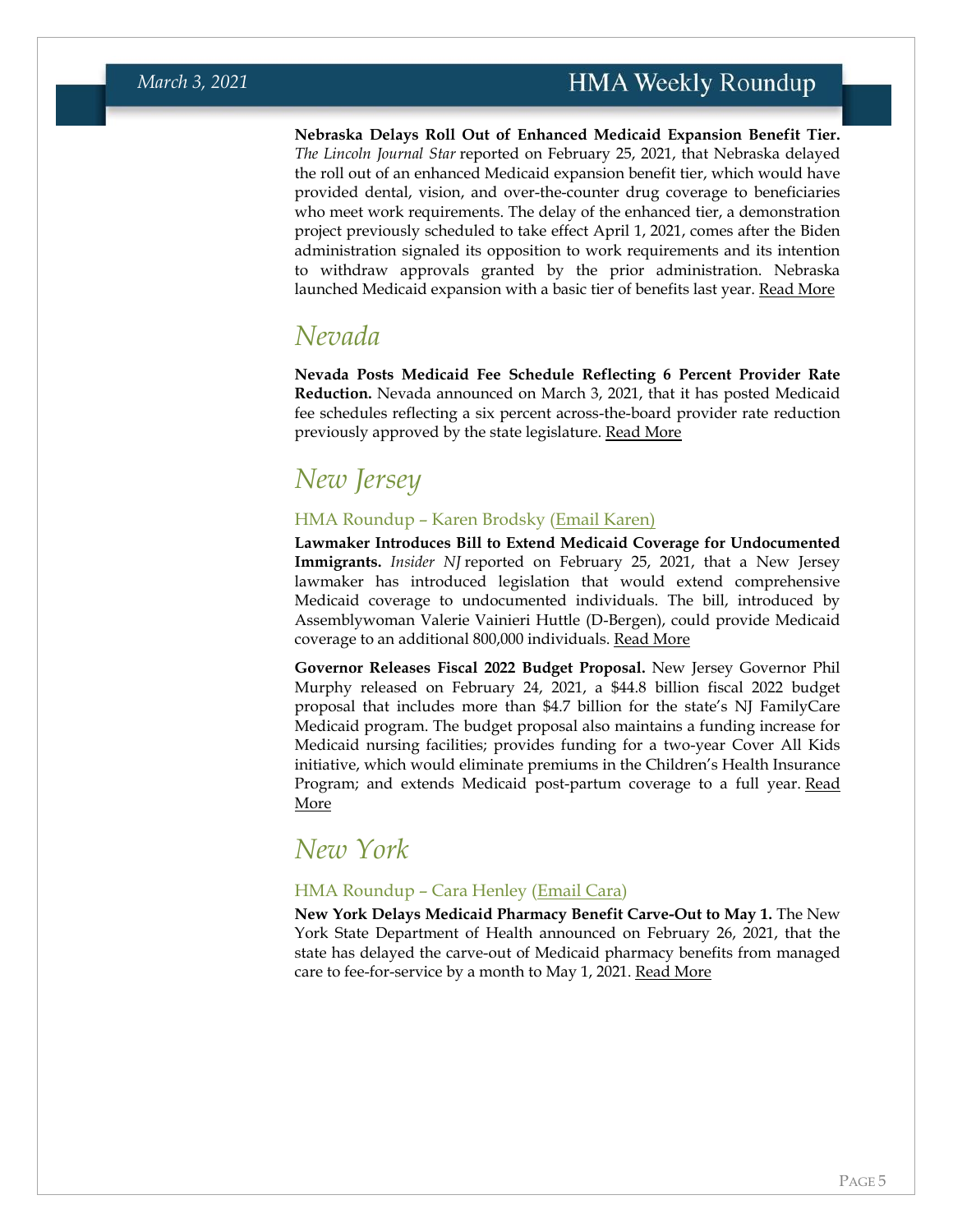**Lawmakers Focus on COVID, Medicaid in Hearing on Fiscal 2022 Executive Budget Proposal.** *Manatt* reported on February 25, 2021, that New York lawmakers focused on Medicaid and COVID-19 during a [joint legislative](https://www.nysenate.gov/calendar/public-hearings/february-25-2021/joint-legislative-public-hearing-2021-executive-budget)  [hearing](https://www.nysenate.gov/calendar/public-hearings/february-25-2021/joint-legislative-public-hearing-2021-executive-budget) on the state's proposed fiscal 2022 Executive Budget. Topics included COVID-19-related fatalities in nursing homes, proposed cuts to Medicaid, gains in Medicaid enrollment, and the proposed carve-out of Medicaid pharmacy benefits from managed care. State lawmakers are expected to release budget proposals in mid-to-late March. The final budget is due April 1. [Read](https://www.manatt.com/insights/newsletters/ny-state-government-week-in-review/new-york-state-budget-update-joint-legislative-pub)  [More](https://www.manatt.com/insights/newsletters/ny-state-government-week-in-review/new-york-state-budget-update-joint-legislative-pub)

**New York Approves Highmark Acquisition of HealthNow BCBS License.**  *The Pittsburgh Business Times* reported on February 24, 2021, that the New York Department of Financial Services approved Highmark Health's planned acquisition of the HealthNow Blue Cross Blue Shield license, including BlueCross BlueShield of Western New York and BlueShield of Northeastern New York. Pennsylvania-based Highmark Health has committed to retaining almost all HealthNow employees and to invest in health equity initiatives. [Read More](https://www.bizjournals.com/pittsburgh/news/2021/02/24/highmark-health-healthnow-affiliation.html)

### *North Carolina*

**North Carolina Medicaid Enrollment Approaches 2.4 Million.** *State of Reform* reported on February 25, 2021, that North Carolina Medicaid enrollment reached 2.38 million as of February 2021, and enrollment in the state's Children's Health Insurance Program (CHIP) topped 106,000, according to an [analysis](https://www.ncleg.gov/documentsites/committees/JointAppropriationsHHS/2021%20Session/02-25-2021/V.%20DHHS%20Overview%20for%20Jt%20HHS%20Appropriations.pdf) conducted by the state Department of Health and Human Services (DHHS) Fiscal Research Division. [Read More](https://stateofreform.com/featured/2021/02/nc-medicaid-program-currently-enrolls-2-4m/)

### *Pennsylvania*

**Jefferson-Einstein Merger to Move Forward.** *Healthcare Dive* reported on March 1, 2021, that the merger of Jefferson Health and Albert Einstein Healthcare Network in Philadelphia is expected to be completed in the next six months after the Federal Trade Commission (FTC) dropped its opposition to the deal. The FTC decision comes after the state of Pennsylvania also dropped its opposition and Jefferson agreed to invest \$200 million over seven years in Einstein's north Philadelphia facilities. [Read More](https://www.healthcaredive.com/news/ftc-abandons-challenge-to-jefferson-health-einstein-merger-allowing-deal-t/595888/)

### *Puerto Rico*

<span id="page-5-0"></span>**Puerto Rico Health Plan Triple-S Reports Medicaid Membership Growth**. *The Weekly Journal* reported on March 3, 2021, that Puerto Rico-based Triple-S Management Corporation had Medicaid membership of 422,000, an increase of 37,000 in the fourth quarter of 2020 alone. During an earnings call with investors, Triple-S chief executive Roberto García Rodríguez attributed the increase to the departure of a competing plan. [Read More](https://www.theweeklyjournal.com/business/triple-s-gains-37-000-new-medicaid-members-in-q4-2020/article_93567716-7b93-11eb-b33b-570c4e9b4829.html)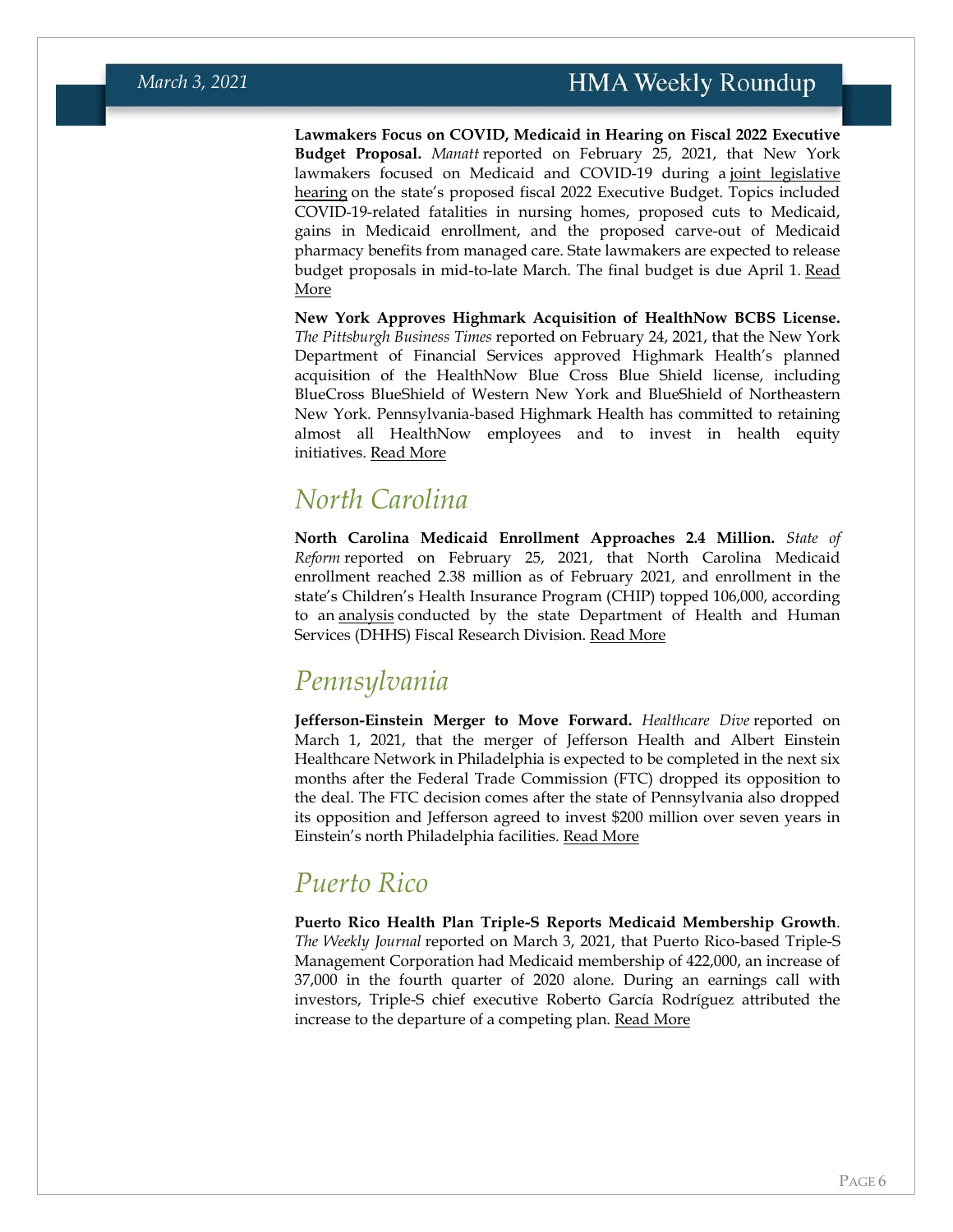### *Rhode Island*

**Rhode Island Releases Medicaid Managed Care RFI.** The Rhode Island Department of Administration, Executive Office of Health and Human Services, on March 2, 2021, issued a request for information (RFI) seeking input on the state's upcoming Medicaid managed care procurement for contracts serving 276,000 RIte Care, Rhody Health Partners, and adult expansion members. Responses are due March 30. The state is expected to release a request for proposals in summer 2021, with contracts, worth \$1.4 billion annually, effective July 1, 2022. Current incumbents are Neighborhood Health Plan of Rhode Island, Tufts Health Public Plan, and UnitedHealthcare Community Plan.

### *Tennessee*

**Tennessee Can Exclude Certain Drugs Under Medicaid Closed Formulary.**  *Forbes* reported on March 3, 2021, that Tennessee can exclude certain Medicaid drugs under the closed formulary approved by federal regulators in January. Exceptions include the six protected classes: antidepressants, anticonvulsants, antipsychotics, immunosuppressants, antineoplastics, and antiretroviral drugs. [Read More](https://www.forbes.com/sites/joshuacohen/2021/03/03/tennessees-medicaid-waiver-for-a-closed-drug-formulary-could-be-a-trendsetter/?sh=3f08d27b5f5b)

### <span id="page-6-0"></span>*Texas*

**Texas Projects Medicaid Caseloads to Fall 8 Percent in Fiscal 2022.** The Texas Health and Human Services Commission (HHSC) said on February 23, 2021, that Medicaid caseloads are projected to decrease by 8.2 percent in fiscal 2022, assuming the public health emergency ends in June 2021. However, HHSC also projected that Children's Health Insurance Program caseloads would increase by 20.8 percent in fiscal 2022. In a presentation to the state House Appropriations Committee, HHSC said that Medicaid costs per person increased 19 percent from 2010 to 2019, adding that nearly 70 percent of Medicaid beneficiaries are non-disabled children. [Read More](https://content.govdelivery.com/attachments/TXHHSC/2021/02/24/file_attachments/1705051/HHSC%20Presentation%20to%20HAC%20%2802-23-2021%29.pdf)

### <span id="page-6-1"></span>*Vermont*

<span id="page-6-2"></span>**Vermont Releases RFI for Substance Use Disorder Treatment, Recovery Service Delivery Coordination.** The Vermont Department of Health, Division of Alcohol & Drug Abuse Programs issued on February 26, 2021, a request for information (RFI) seeking input from vendors on the redesign of the state's coordination of delivery of treatment and recovery services for individuals with substance use disorder. Responses are due April 29, 2021. The state is expected to release a request for proposals later this year. Health Management Associates is acting as consultant to the state.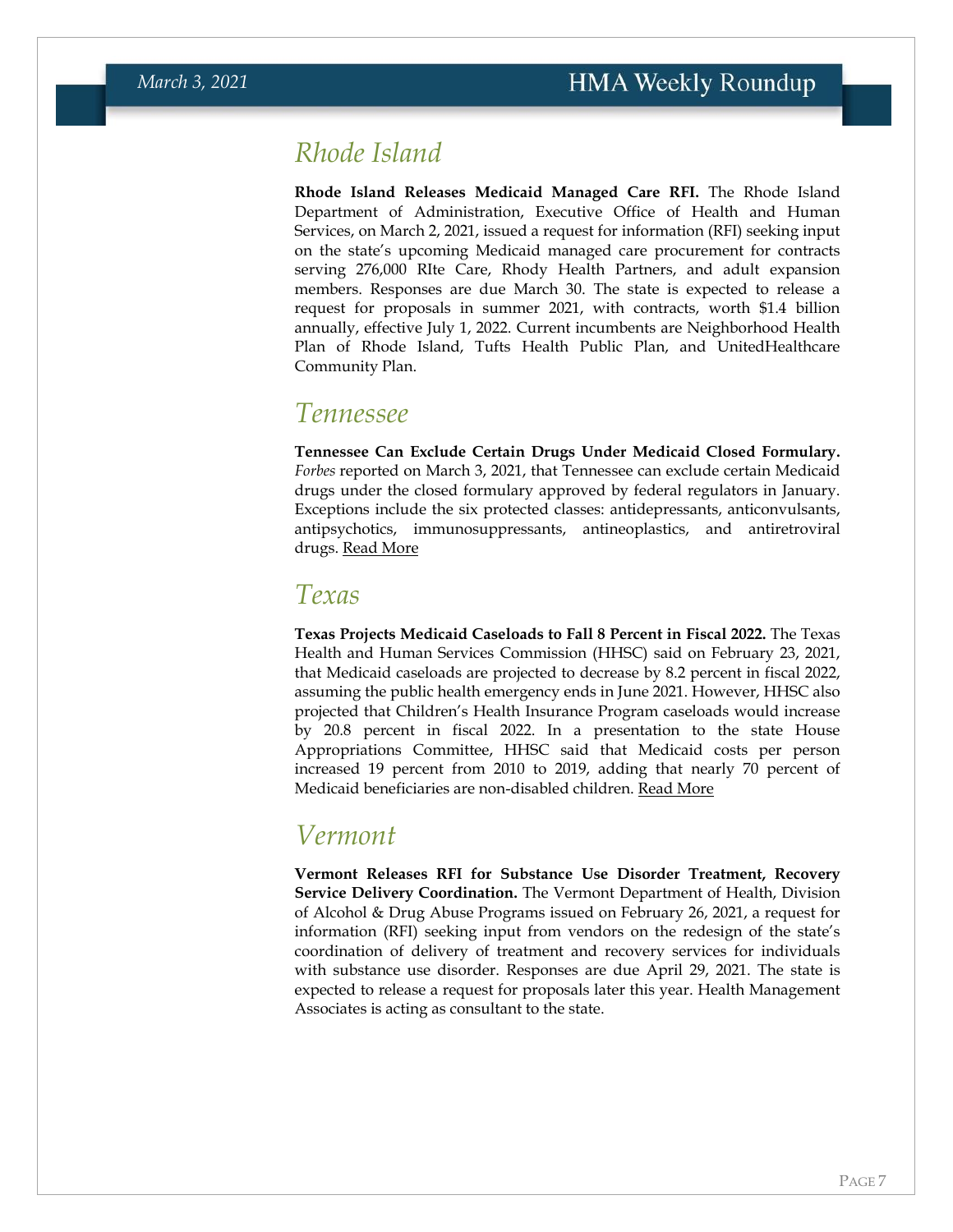### *National*

**94 Percent of Medicaid Children Are in Managed Care Plans, Study Finds.**  *News Medical Life Sciences* reported on March 1, 2021, that the proportion of Medicaid-eligible children enrolled in managed care plans increased from 65 percent in 2000 to 94 percent in 2017, according to a study published in the journal *Academic Pediatrics*. The study also pointed to opportunities for Medicaid plans to improve quality by encouraging more preventive care visits for children. [Read More](https://www.news-medical.net/news/20210301/Proportion-of-children-in-Medicaid-managed-care-plans-increases-from-6525-to-9425.aspx)

**House Lawmakers Reintroduce Bill to Boost Medicaid, CHIP Telehealth Coverage.** *mHealth Intelligence* reported on March 1, 2021, that House lawmakers have reintroduced legislation to boost telehealth coverage for children through Medicaid and state Children's Health Insurance Programs (CHIP). The Telehealth Improvement for Kids' Essential Services (TIKES) Act, which was first introduced in October 2020, is sponsored by Representatives Lisa Blunt Rochester (D-DE) and Michael Burgess, MD, (R-TX). Other recently reintroduced bills supporting telehealth include the COVID-19 Emergency Telehealth Impact Reporting Act, Telehealth Response for E-prescribing Addiction Therapy Services (TREATS) Act, and the Telehealth Modernization Act. [Read More](https://mhealthintelligence.com/news/lawmakers-resubmit-telehealth-bills-targeting-kids-health-covid-19-effects)

**CMS Announces Additional Navigator Funding for Special Exchange Enrollment Period.** The Centers for Medicare & Medicaid Services (CMS) announced on March 1, 2021, that it will provide an additional \$2.3 million in funding to the 30 current Navigator grantee organizations to support outreach, education, and enrollment efforts for the 2021 special enrollment period. The special enrollment period runs through May 15, 2021. [Read More](https://www.cms.gov/newsroom/press-releases/cms-announces-additional-navigator-funding-support-marketplace-special-enrollment-period)

**Biden Faces Hurdle in Dismantling Medicaid Work Requirements.** *The Wall Street Journal* reported on March 1, 2021, that President Biden faces a potential hitch in attempting to undo state Medicaid work requirements. Seventeen states, including Arkansas, Georgia, and Tennessee, signed agreements with the previous administration preserving work requirements for nine months before they could be undone. [Read More](https://www.wsj.com/articles/biden-administrations-plan-to-rescind-states-medicaid-work-rules-faces-temporary-hitch-11614605414)

**Medicaid Plans Look to Address Risk Corridor Exposure.** *Modern Healthcare* reported on February 26, 2021, that some Medicaid plans may try to address risk-corridor exposure associated with state medical loss ratio (MLR) requirements through different ways of categorizing medical and quality improvement costs. Value-added benefits; efforts to address housing instability, food insecurity, and transportation needs; and software development for telehealth services, discharge management, and selfmanagement health programs, for example, could potentially be deemed quality improvement expenses and be counted toward MLRs. [Read More](https://www.modernhealthcare.com/insurance/high-mlrs-inspire-insurers-focus-quality-improvements)

**House Passes COVID-19 Relief Bill, Including Medicaid Expansion Incentives.** *Fierce Healthcare* reported on February 27, 2021, that the House has approved a \$1.9 trillion COVID-19 relief bill, including an increase in matching funds for states that implement Medicaid expansion. The bill would also eliminate the cap on Medicaid drug rebates effective in 2023 and increase subsidies for plans sold on the Affordable Care Act's (ACA) exchanges for two years. The bill now heads to the Senate. [Read More](https://www.fiercehealthcare.com/payer/house-passes-1-9t-covid-19-relief-package-temporarily-boosts-aca-subsidies-expands-medicaid)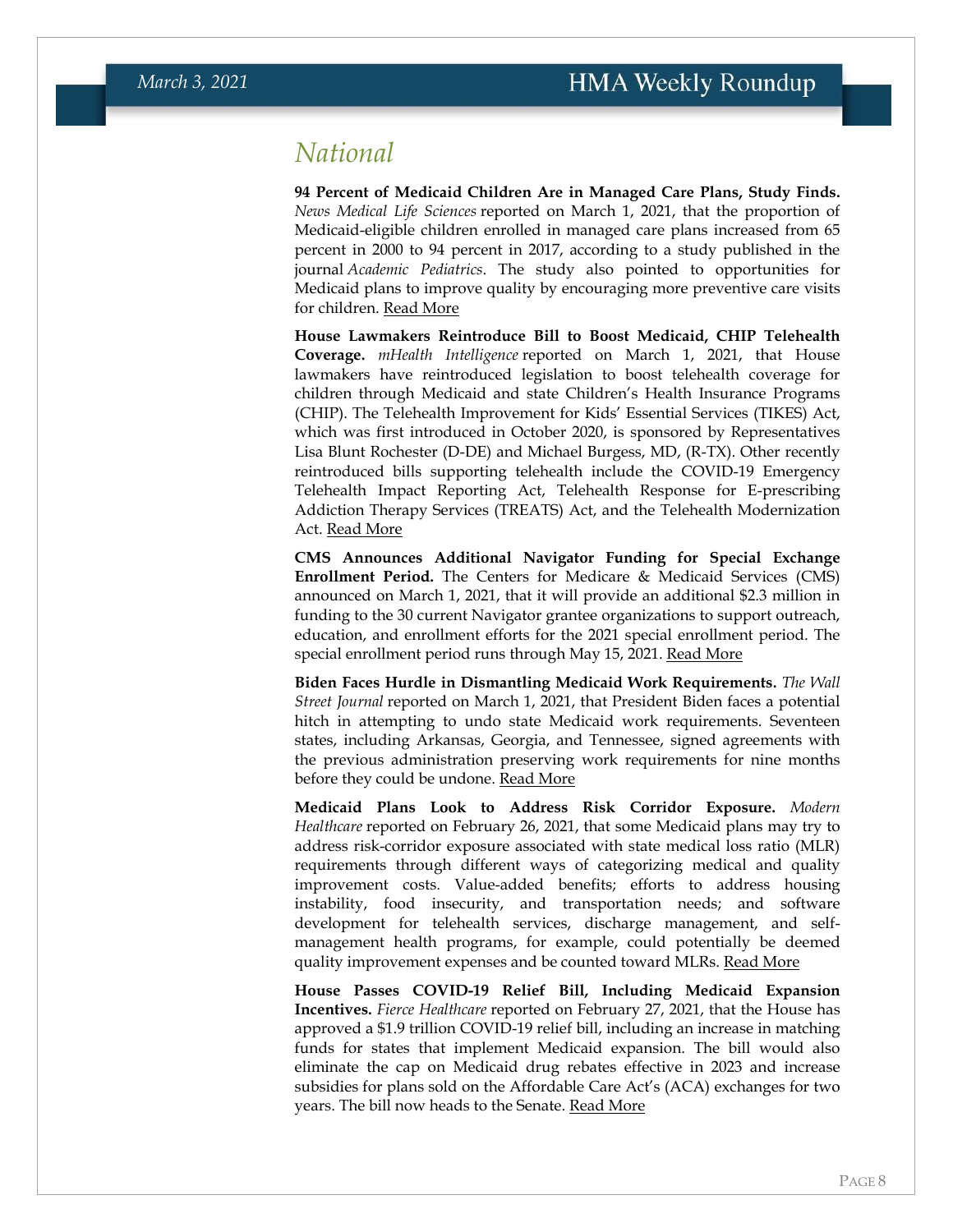**MACPAC Meeting Is Scheduled for March 4.** The Medicaid and CHIP Payment and Access Commission (MACPAC) announced on March 1, 2021, that its next meeting will be held March 4. Topics to be discussed are:

- Behavioral Health Services for Adults
- Behavioral Health Services for Children and Youth
- High-Cost Specialty Drugs
- COVID-19 Vaccine
- Building State Capacity
- Issues Facing the Territories [Read More](https://www.macpac.gov/public_meeting/march-2021-macpac-public-meeting/)

**Biden Strengthens Rules on COVID-19 Testing Without Cost Sharing.** The Biden Administration issued guidance on February 26, 2021, aimed at strengthening rules requiring health plans to cover COVID-19 diagnostic tests without cost sharing or prior authorization. The guidance, issued by the Centers for Medicare & Medicaid Services (CMS) together with the U.S. Department of Labor and the Department of the Treasury, covers asymptomatic individuals without known or suspected exposure to COVID-19. Plans must also cover point-of-care COVID-19 diagnostic tests, and diagnostic tests administered at state or locally administered testing sites. [Read](https://www.cms.gov/newsroom/press-releases/biden-administration-strengthens-requirements-plans-and-issuers-cover-covid-19-diagnostic-testing)  [More](https://www.cms.gov/newsroom/press-releases/biden-administration-strengthens-requirements-plans-and-issuers-cover-covid-19-diagnostic-testing)

**COVID-19 Relief Bill Would Temporarily Increase Funding for Medicaid HCBS.** *Forbes* reported on February 24, 2021, that the House COVID-19 relief bill includes a temporary \$9 billion funding increase for Medicaid home and community-based services (HCBS). The increase, which might be made permanent, excludes nursing home care. States could use the funding to increase payments to home care agencies and other Medicaid service providers; increase pay, training, or paid leave for direct care workers; and purchase emergency supplies such as personal protective equipment and testing. [Read More](https://www.forbes.com/sites/howardgleckman/2021/02/24/is-the-shift-of-medicaid-long-term-care-from-nursing-facilities-to-home-about-to-accelerate/?sh=7e501b7e1e25)

**CMS Delays Medicare Geographic Direct Contracting Model.** *Fierce Healthcare* reported on March 2, 2021, that the Centers for Medicare & Medicaid Services (CMS) placed its new Medicare Geographic Direct Contracting Model (Geo) under review until further notice. The Geo model will test whether a geographic-based approach to care delivery can improve health and reduce costs for Medicare beneficiaries enrolled in the traditional fee-for-service program across an entire region. CMS did not say why the model was put under review or for how long. CMS's [website](https://innovation.cms.gov/innovation-models/geographic-direct-contracting-model) shows applications will be accepted from March 1, 2021, through April 2, 2021. [Read More](https://hmais.healthmanagement.com/news/cms-delays-medicare-geographic-direct-contracting-model/)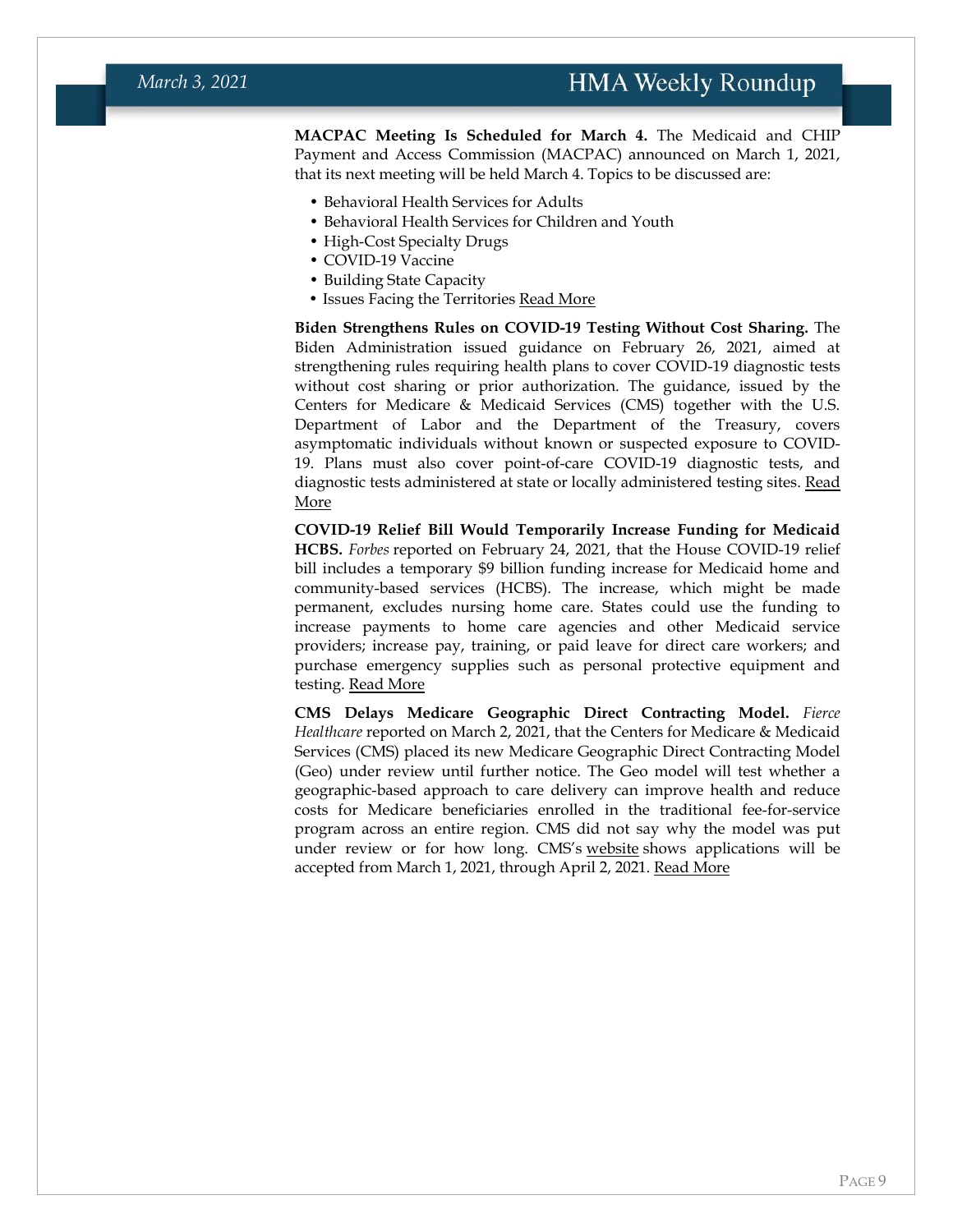<span id="page-9-0"></span>

### **INDUSTRY NEWS**

**Highmark Completes Acquisition of HealthNow BCBS License.** *Fierce Healthcare* reported on March 1, 2021, that Highmark Health has finalized its acquisition of the HealthNow Blue Cross Blue Shield license. HealthNow will be rebranded Highmark Blue Cross Blue Shield of Western New York and Highmark Blue Cross Blue Shield of Northeastern New York. HealthNow chief executive Dave Anderson is expected to retire at the end of 2021, but will join the board of Highmark Western and Northeastern New York in 2022. The transaction brings Highmark membership to more than 6 million. [Read More](https://www.fiercehealthcare.com/payer/highmark-healthnow-new-york-complete-affiliation)

**AbsoluteCare Appoints Michael Radu as CEO.** AbsoluteCare announced on March 1, 2021, the appointment of Michael Radu as chief executive. He replaces AbsoluteCare co-founder Alan Cohn, who will remain chairman. Radu previously served stints at the Center for Medicare & Medicaid Services Innovation Center (CMMI), UnitedHealthcare, and WellCare Health Plans (prior to WellCare's sale to Centene). AbsoluteCare provides ambulatory intensive care to patients with complex, chronic conditions. [Read More](https://www.absolutecare.com/absolutecare-announces-michael-p-radu-as-ceo/)

**BrightSpring Health Services Reportedly Acquires Colorado-based Abode Healthcare.** *Hospice News* reported on on February 25, 2021, that BrightSpring Health Services has reportedly acquired Colorado-based Abode Healthcare from Summit Partners. Abode Healthcare offers home and hospice care services in 10 states, including Alabama, Arizona, Colorado, Iowa, Indiana, Minnesota, Nevada, Ohio, Pennsylvania, and Texas. [Read More](https://hospicenews.com/2021/02/24/brightspring-moves-into-hospice-space-with-abode-healthcare-acquisition/)

**Brookdale to Sell 80 Percent Stake in Home Health, Hospice, Outpatient Therapy Business to HCA Healthcare.** *Home Health Care News* reported on February 24, 2021, that publicly traded Brookdale Senior Living entered into a definitive agreement to sell an 80 percent stake in its home health, hospice, and outpatient therapy business to HCA Healthcare for \$400 million. Brookdale operates 57 home health agencies and 22 hospice agencies across 26 states. Brookdale will retain a 20 percent equity interest in the venture with HCA Healthcare. [Read More](https://homehealthcarenews.com/2021/02/brookdale-selling-majority-stake-in-home-health-business-to-hca-healthcare/)

**Learn Behavioral Acquires IN-Based Behavior Analysis Center for Autism.**  Learn Behavioral Partners announced on February 18, 2021, the acquisition of Behavior Analysis Center for Autism (BACA), an Indiana-based provider of applied behavior analysis (ABA) therapy. BACA will continue to operate under its current brand. Learn Behavioral now provides services across 15 states and the District of Columbia. [Read More](https://www.learnbehavioral.com/news/2021/2/18/learn-behavioral-partners-with-indiana-based-behavior-analysis-center-for-autism)

**InnovAge Seeks to Raise \$100 Million in IPO.** InnovAge announced on February 8, 2021, that it will seek to raise \$100 million in an initial public offering (IPO) of 16.7 million shares of common stock at a projected offering price of \$17 to \$19 per share. InnovAge, which will trade on Nasdaq using the ticker symbol INNV, is a Program of All-inclusive Care for the Elderly (PACE) provider, with 6,600 dual-eligible members in five states. [Read More](https://www.nasdaq.com/articles/senior-care-provider-innovage-holding-files-for-a-%24100-million-ipo-2021-02-08)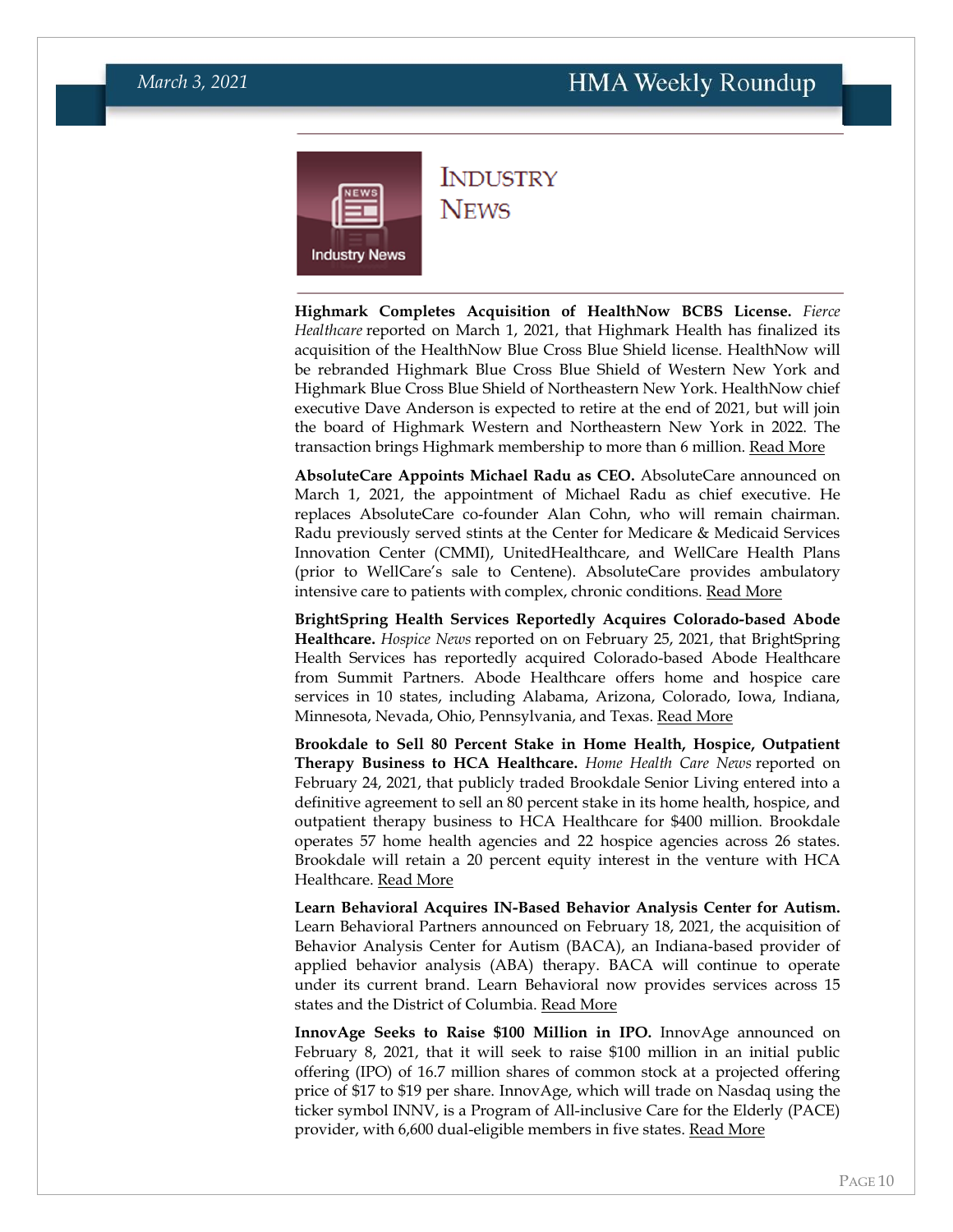## <span id="page-10-0"></span>HMA Weekly Roundup

## RFP CALENDAR

| Date                       | <b>State/Program</b>                                                           | <b>Event</b>         | <b>Beneficiaries</b> |
|----------------------------|--------------------------------------------------------------------------------|----------------------|----------------------|
| January 2021 - Delayed     | Nevada                                                                         | <b>RFP Release</b>   | 465,000              |
| January 26, 2021 - Delayed | Ohio                                                                           | Awards               | 2,450,000            |
| March 15, 2021             | <b>Hawaii Quest Integration</b>                                                | Awards               | 378,000              |
| Spring 2021                | Louisiana                                                                      | <b>RFP Release</b>   | 1,550,000            |
| April 1, 2021              | <b>Indiana Hoosier Care Connect ABD</b>                                        | Implementation       | 90,000               |
| March 19, 2021             | Minnesota MA Families, Children; MinnesotaCare (metro)                         | <b>Proposals Due</b> | 548,000              |
| May 10, 2021               | Minnesota MA Families, Children; MinnesotaCare (metro)                         | Awards               | 548.000              |
| May 21, 2021               | North Dakota Expansion                                                         | Awards               | 19,800               |
| Summer 2021                | Rhode Island                                                                   | <b>RFP Release</b>   | 276,000              |
| June 11, 2021              | North Carolina - BH IDD Tailored Plans                                         | Awards               | <b>NA</b>            |
| July 1, 2021               | North Carolina - Phase 1 & 2                                                   | Implementation       | 1,500,000            |
| July 1, 2021               | <b>Missouri</b>                                                                | <b>RFP Release</b>   | 756,000              |
| <b>July 1, 2021</b>        | Hawaii Quest Integration                                                       | Implementation       | 378,000              |
| July 1, 2021               | <b>Hawaii Community Care Services</b>                                          | Implementation       | 4,500                |
| August 2021                | <b>Texas STAR Health</b>                                                       | <b>RFP Release</b>   | 36,500               |
| October 2021               | Minnesota Seniors and Special Needs BasicCare                                  | <b>RFP Release</b>   | 120,000              |
| October 1, 2021            | Oklahoma                                                                       | Implementation       | 742,000              |
| November 2021              | Missouri                                                                       | Awards               | 756,000              |
|                            | California Two Plan Commercial - Alameda, Contra Costa, Fresno,                |                      |                      |
|                            |                                                                                |                      |                      |
| <b>Late 2021</b>           | Kern, Kings, Los Angeles, Madera, Riverside, San Bernardino, Santa RFP Release |                      | 1,640,000            |
|                            | Clara, San Francisco, San Joaquin, Stanislaus, and Tulare                      |                      |                      |
| Late 2021                  | California GMC - Sacramento, San Diego                                         | <b>RFP Release</b>   | 1,091,000            |
| Late 2021                  | California Imperial                                                            | <b>RFP Release</b>   | 75,000               |
|                            | California Regional - Alpine, Amador, Butte, Calaveras, Colusa, El             |                      |                      |
| Late 2021                  | Dorado, Glenn, Inyo, Mariposa, Mono, Nevada, Placer, Plumas,                   | <b>RFP Release</b>   | 286,000              |
|                            | Sierra, Sutter, Tehama, Tuolumne, Yuba                                         |                      |                      |
| <b>Late 2021</b>           | California San Benito                                                          | <b>RFP Release</b>   | 7,600                |
| January 2022               | Minnesota MA Families and Children, MinnesotaCare                              | <b>RFP Release</b>   | 543,000              |
| January 1, 2022            | Minnesota MA Families, Children; MinnesotaCare (metro)                         | Implementation       | 548,000              |
| January 1, 2022            | Massachusetts One Care (Duals Demo)                                            | Implementation       | 150,000              |
| January 1, 2022            | North Dakota Expansion                                                         | Implementation       | 19,800               |
| January 5, 2022            | Ohio                                                                           | Implementation       | 2,450,000            |
|                            |                                                                                |                      |                      |
| February 2022              | <b>Texas STAR Health</b>                                                       | Awards               | 36,500               |
| July 1, 2022               | Rhode Island                                                                   | Implementation       | 276,000              |
| <b>July 1, 2022</b>        | North Carolina - BH IDD Tailored Plans                                         | Implementation       | <b>NA</b>            |
| July 1, 2022               | Missouri                                                                       | Implementation       | 756,000              |
| Q2 2022                    | <b>Texas STAR+PLUS</b>                                                         | <b>RFP Release</b>   | 538,000              |
|                            | California Two Plan Commercial - Alameda, Contra Costa, Fresno,                |                      |                      |
| Early 2022 - Mid 2022      | Kern, Kings, Los Angeles, Madera, Riverside, San Bernardino, Santa             | Awards               | 1,640,000            |
|                            | Clara, San Francisco, San Joaquin, Stanislaus, and Tulare                      |                      |                      |
| Early 2022 - Mid 2022      | California GMC - Sacramento, San Diego                                         | Awards               | 1,091,000            |
|                            | California Imperial                                                            | Awards               |                      |
| Early 2022 - Mid 2022      |                                                                                |                      | 75,000               |
|                            | California Regional - Alpine, Amador, Butte, Calaveras, Colusa, El             |                      |                      |
| Early 2022 - Mid 2022      | Dorado, Glenn, Inyo, Mariposa, Mono, Nevada, Placer, Plumas,                   | Awards               | 286,000              |
|                            | Sierra, Sutter, Tehama, Tuolumne, Yuba                                         |                      |                      |
| Early 2022 - Mid 2022      | California San Benito                                                          | Awards               | 7,600                |
| Q3 2022                    | <b>Texas STAR+PLUS</b>                                                         | Awards               | 538,000              |
| January 1, 2023            | Minnesota MA Families and Children, MinnesotaCare                              | Implementation       | 543,000              |
| Q1 2023                    | <b>Texas STAR &amp; CHIP</b>                                                   | <b>RFP Release</b>   | 3,700,000            |
| Q2 2023                    | <b>Texas STAR &amp; CHIP</b>                                                   | Awards               | 3.700.000            |
| Q3 2023                    | <b>Texas STAR Kids</b>                                                         | <b>RFP Release</b>   | 166,000              |
| Q4 2023                    | <b>Texas STAR Kids</b>                                                         | Awards               | 166,000              |
| Q4 2023                    | <b>Texas STAR Health</b>                                                       | Implementation       | 36,500               |
|                            |                                                                                |                      |                      |
|                            | California Two Plan Commercial - Alameda, Contra Costa, Fresno,                |                      |                      |
| January 2024               | Kern, Kings, Los Angeles, Madera, Riverside, San Bernardino, Santa             | Implementation       | 1,640,000            |
|                            | Clara, San Francisco, San Joaquin, Stanislaus, and Tulare                      |                      |                      |
| January 2024               | California GMC - Sacramento, San Diego                                         | Implementation       | 1,091,000            |
| January 2024               | California Imperial                                                            | Implementation       | 75,000               |
|                            | California Regional - Alpine, Amador, Butte, Calaveras, Colusa, El             |                      |                      |
| January 2024               | Dorado, Glenn, Inyo, Mariposa, Mono, Nevada, Placer, Plumas,                   | Implementation       | 286,000              |
|                            | Sierra, Sutter, Tehama, Tuolumne, Yuba                                         |                      |                      |
| January 2024               | California San Benito                                                          | Implementation       | 7,600                |
| Q1 2024                    | <b>Texas STAR+PLUS</b>                                                         | Implementation       | 538,000              |
| Q4 2024                    | <b>Texas STAR &amp; CHIP</b>                                                   | Implementation       | 3,700,000            |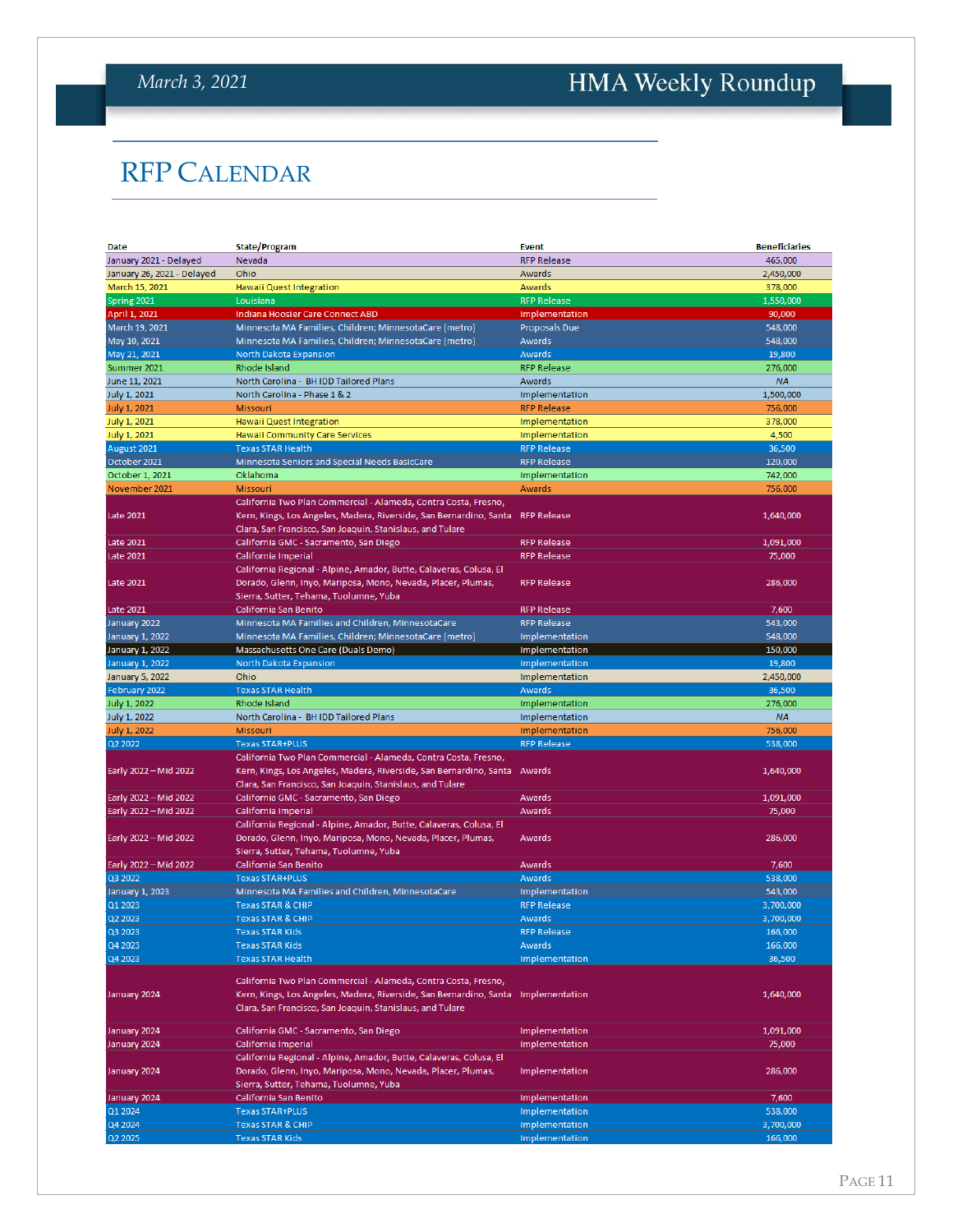## COMPANY ANNOUNCEMENTS

**MCG Health Releases 25th Edition of Care Guidelines with Enhancements for Health Equity and Acute Viral Illness**

**[The Impact of COVID-19 on Healthcare: A Round Table Discussion with](https://www.mcg.com/client-resources/news-item/mcg-releases-25th-edition-of-care-guidelines-health-equity-and-acute-viral-illness/?utm_source=hma&utm_medium=membership&utm_campaign=press-release-2021&utm_content=ga-25th-edition)  [MCG Experts and Stakeholders](https://www.mcg.com/client-resources/news-item/mcg-releases-25th-edition-of-care-guidelines-health-equity-and-acute-viral-illness/?utm_source=hma&utm_medium=membership&utm_campaign=press-release-2021&utm_content=ga-25th-edition)**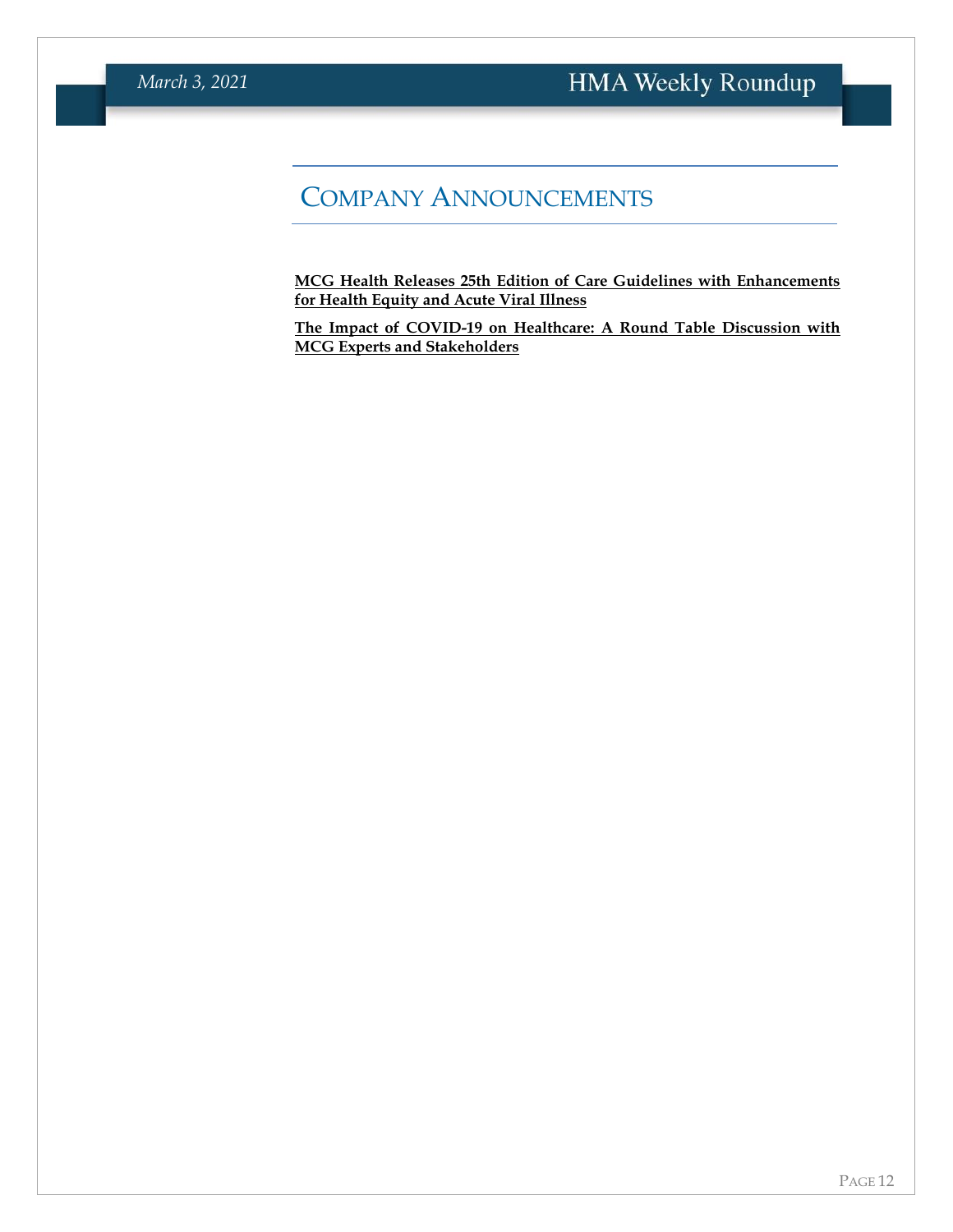### <span id="page-12-0"></span>HMA NEWS

#### New this week on HMA Information Services (HMAIS)**:**

#### <span id="page-12-1"></span>**Medicaid Data**

- Arizona Medicaid Managed Care Enrollment is Up 2.1%, Feb-21 Data
- Mississippi Medicaid Managed Care Enrollment is Up 1.8%, Feb-21 Data
- New Mexico Medicaid Managed Care Enrollment is Up 0.8%, Jan-21 Data
- Utah Medicaid Managed Care Enrollment is Up 1.8%, Jan-21 Data
- Wisconsin Medicaid Managed Care Enrollment is Up 24.4%, 2020 Data

#### **Public Documents:**

*Medicaid RFPs, RFIs, and Contracts:*

- Hawaii Medicaid Dental TPA Services RFP and Appendices, Feb-21
- Iowa External Quality Review Services RFP, Feb-21
- Michigan Behavioral PIHP Contract, FY 2020
- Michigan Comprehensive Health Care Program Medicaid Model Contract, FY 2021
- New York Medicaid MCO Model Contracts, 2015-24
- Rhode Island Medicaid Managed Care RFI, Mar-21
- Vermont Medicaid SUD Treatment, Recovery Service Delivery Coordination RFI, Feb-21

*Medicaid Program Reports, Data and Updates:*

- Arkansas Works 1115 Waiver Amendments and Related Documents, 2016- 21
- Michigan Behavioral Health PIHPs MLR Calculation Report, SFY 2020
- New Jersey Governor's Proposed Budget, FY 2022
- New Jersey OLS Audit of Medicaid Managed Care Rate Setting, Administrative Costs, Jan-21
- New York Medicaid Pharmacy Managed Care to FFS Transition Presentations, Feb-21
- New York State Budget Conference Presentations, FY 2022
- North Carolina DHHS Budget Appropriations Presentation, FY 2021
- Texas Consolidated Behavioral Health Item Review Report, FY 2022-23
- Texas HHSC Presentation to the House Appropriations Committee, Feb-21

A subscription to HMA Information Services puts a world of Medicaid information at your fingertips, dramatically simplifying market research for strategic planning in healthcare services. An HMAIS subscription includes:

- State-by-state overviews and analysis of latest data for enrollment, market share, financial performance, utilization metrics and RFPs
- Downloadable ready-to-use charts and graphs
- Excel data packages
- RFP calendar

If you're interested in becoming an HMAIS subscriber, contact Carl Mercurio at [cmercurio@healthmanagement.com.](mailto:cmercurio@healthmanagement.com)